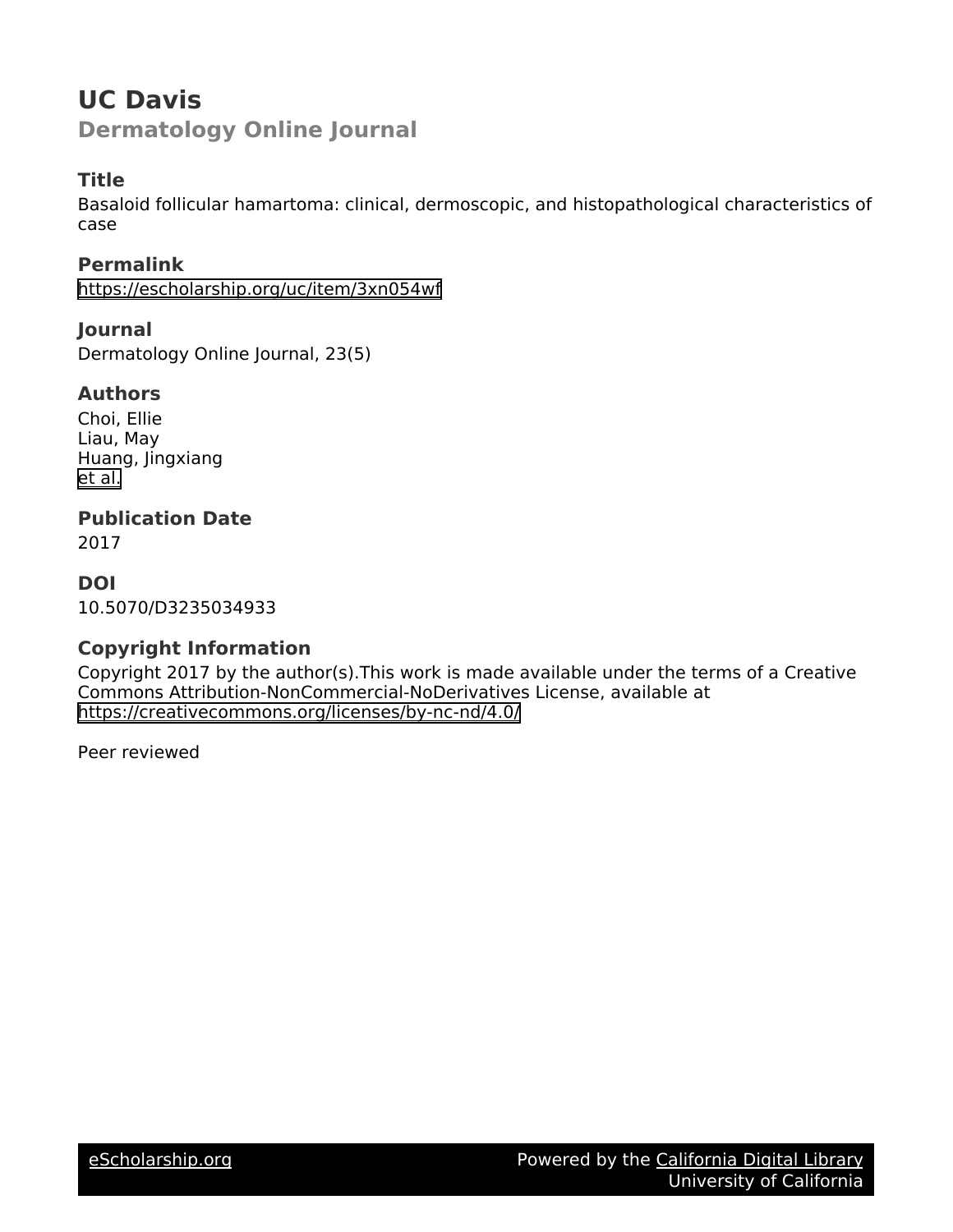# **Basaloid follicular hamartoma: clinical, dermoscopic, and histopathological characteristics of case**

#### Ellie Choi<sup>1</sup>, May Liau<sup>1</sup>, Jingxiang Huang<sup>2</sup>, Kong Bing Tan<sup>2</sup>, Derrick Aw<sup>3</sup>

Affiliations: 'Division of Dermatology, Department of Medicine, National University Hospital, Singapore, <sup>2</sup>Department of Pathology, National University Hospital and Yong Loo Lin School of Medicine, National University Singapore, Singapore, <sup>3</sup>Department of Medicine, Sengkang Health, Singapore

*Corresponding Author: Ellie Choi, Division of Dermatology, Department of Medicine, National University Hospital, Singapore, Email: ellie\_ choi@nuhs.edu.sg*

## **Abstract**

Basaloid follicular hamartoma (BFH) is a rare benign adnexal tumor with variable clinical presentation. We report a case of a 64-year-old man, who presented with an incidental finding of a 3mm hyperpigmented macule on his cheek. Dermoscopy revealed a structureless blue lesion. Histopathology examination showed interconnecting lobules and cords of bland pigmented epithelial cells within the dermal stroma, with the presence of pseudohorn cysts. The lesional cells were faintly positive for Bcl2 on immunohistochemical staining. These findings were consistent with basaloid follicular hamartoma. Histological differential diagnoses include benign lesions such as trichoepithelioma, and malignant lesions such as basal cell carcinoma (BCC).

*Keywords: basaloid follicular hamartoma; benign adnexal tumor*

## **Introduction**

Basaloid follicular hamartoma (BFH) is a benign adnexal tumor, with variable clinical appearance in the form of papules, nodules, or plaques, which may be skin-colored to brown in color. They can present as solitary lesions, or in a generalized form associated with systemic disease [1-4]. The diagnosis is made on histopathological examination.

## **Case Synopsis**

A 64-year-old man presented with an incidental finding of a brownish macule on his right cheek of unknown duration. It was asymptomatic and

had not changed in appearance for the past several years. He had a past medical history of hypertension, hyperlipidemia, and atrial fibrillation on anticoagulation. There was no personal or family history of malignancy, autoimmune disorders, or similar skin lesions.

Physical examination revealed a 3mm linear hyperpigmented macule. There were no constitutional symptoms and systemic examination was unremarkable (**Figure 1**).



**Figure 1.** *Hyperpigmented macule over cheek*

Dermoscopy findings revealed a structureless bluish macule, suggestive of a tattoo (**Figure 2**). The patient denied any history of tattoo, deliberate or traumatic. A dysplastic melanocytic nevus was considered. An excisional punch biopsy was performed.

Microscopically on histopathological examination,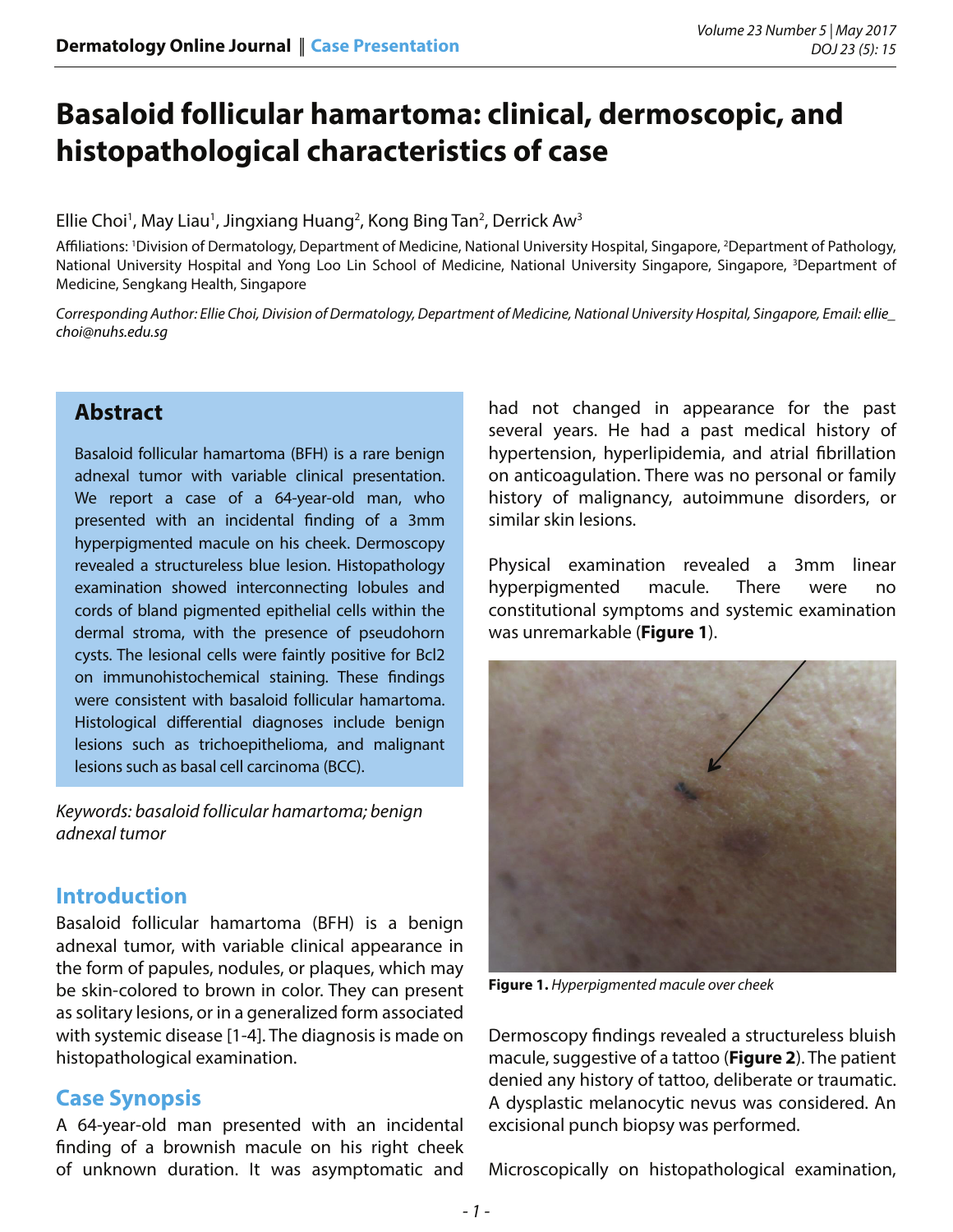

**Figure 2.** *Dermoscopy showing structureless blue macule* **Figure 3.** *Pseudohorn cyst formation in the epidermis, with* 



*interconnecting small lobules of pigmented cells in close association with the overlying epidermis. (H&E, 40x).*

the lesion was characterised by small interconnecting lobules and cords of bland epithelial cells, lying within sclerotic dermal stroma. The lesional cells appeared heavily pigmented. Mitoses were scarce. There was no peripheral palisading noted (**Figures 3, 4**).

The overlying epidermis showed mild acanthosis with pseudohorn cyst formation. There were also mild dermal solar elastosis and melanophages.

Immunohistochemical staining of lesional cells was negative for melan-A and EMA. The lesional cells showed weak positivity for Bcl2 only within the outermost cells.

The features were those of a benign adnexal tumor, most consistent with basaloid follicular hamartoma.

## **Case Discussion**

The lesional cells in BFH are folliculocentric and limited primarily to the superficial dermis. Hair follicles are distorted, with branching cords of basaloid cells bridging the central pilosebaceous structures. As in our case, tumor cells have bland nuclei and show only rare mitoses.

The primary histological entity in the differential diagnosis to consider is that of a basal cell carcinoma (BCC). Infundibulocystic BCC (IFBCC) in particular may appear microscopically very similar to BFH. Although both consist of cords or basaloid cells in a fibrous stroma, IFBCC is not folliculocentric and may be seen in the interfollicular dermis. IFBCC may also



**Figure 4.** *Heavily pigmented lesional cells with scarce mitoses. (H&E, 100x).*

exhibit deep infiltration and ulceration [5].

Fibroepithelioma of Pinkus is another variant of BCC characterized by arborizing cords of basaloid cells arising from the epidermis. Microscopically, eccrine ducts and prominent fibrovascular stroma may be seen in fibroepithelioma of Pinkus [1, 3]. Peripheral palisading is characteristic of most variants of BCC but is usually less pronounced in BFH [1].

An important benign tumor in the differential diagnosis for BFH is that of trichoepithelioma. Compared to BFH, trichoepitheliomas tend to be larger in size and display a more nodular growth